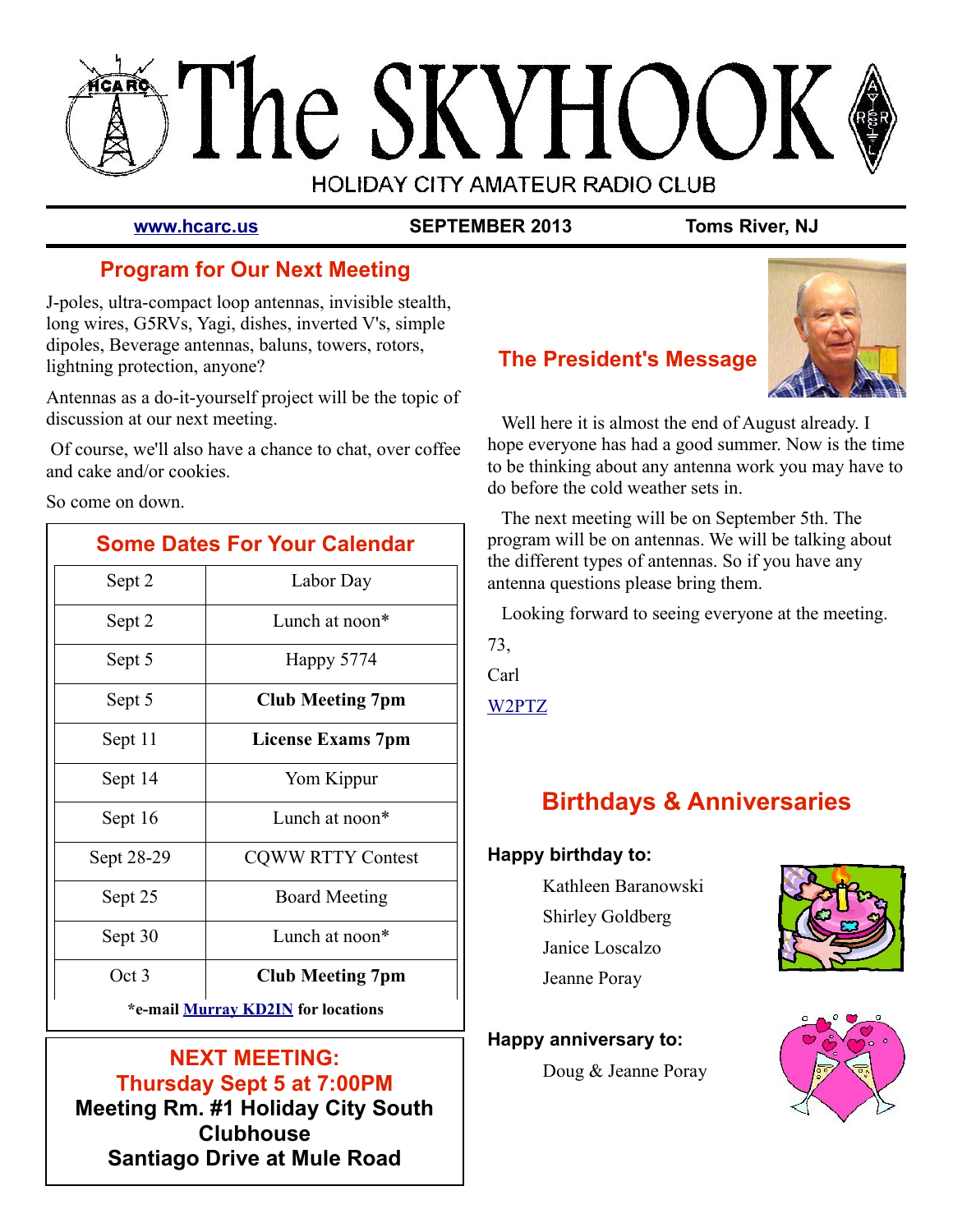# **Calling CQ**

My dad once bought 25 day old white leghorns. For you city slickers, that's a breed of chickens. Several weeks later, I witnessed one of the cockerels (boys) start to crow for his first time. It was just one syllable, as the sound seemed to startle him for an instant. His voice had suddenly changed from a chirp to a somewhat deeper, louder crow. Then, as he saw the attention he got from the pullets (girls), he did a happy little strut.

Calling CQ for the first time is a little like that. In case you've never done it, here's how:

First select a band for which you have a transceiver and a working antenna; a band that's active, but not too crowded.

Second, check the Band Plan (see page 3) to select an appropriate sub-band for your class of license, and to avoid interference with DX, QRP, image and W1AW.

Third, listen very carefully, and select a frequency that's clear. Listening is immensely important and instructive. Successful DXers mostly listen.

Tune around a little to see if anyone is already calling CQ. If so, try to answer by giving his call sign, followed by "this is" (or "DE" in Morse) and your call sign.

On CW, be sure you send at a speed you can read, as the other station will try to match your speed. If it's still too fast, send "QRS", which means slow down.

If the frequency appears clear for a couple of minutes, ask if the frequency is in use. On CW, just send "QRL? DE [your call sign]  $K''$ 

When sending CQ on CW, use a format like "CQ CQ CQ DE [your call sign sent 3 or 4 times] K"

Send it, wait about 15 seconds, and repeat. While waiting, tune around a little bit if you can do it without changing your transmit frequency. Someone may have caught part of your call and is waiting for a repeat.

If unsuccessful after several tries, tune around the subband again, listening carefully, before you give up.

Suggested reading: *The ARRL Operating Manual.*

### **Ocean County ARES® News**

September, 2013

The annual Juvenile Diabetes Foundation Walk is scheduled for October  $6<sup>th</sup>$  this year at the newly rebuilt Seaside Heights Boardwalk. I have been assured by JDF officials that there will be no parking fees for volunteers, unlike last year when each of us was hit with parking fees ranging from \$4 to \$10 a vehicle. As in the past, we will be using simplex FM voice to communicate throughout the walk. Net Control will be located near the Northern end of the Boardwalk near Carteret Avenue with a portable beam antenna facing South. There is a rest area about half way to the turnaround point and at the turn-around. Operators are needed at both rest stops and those who wish to walk the event would make great roving operators. The event normally starts at 10:00 AM, but volunteers are asked to report by 8:00 AM to ensure they get breakfast, get signed up and receive assignment instructions and have ample time to get to their assigned station.

Net Control will be established between 7:00 and 7:30 AM and will use 145.170 MHz, WA2RES/R as a talkin. A lunch will be served after the event at the Northern end of the walk. If you are interested in being an operator, please email me at [WX2NJ@comcast.net](mailto:WX2NJ@comcast.net)

That time of the year is coming up again for the annual Simulated Emergency Test (SET) and it is my opinion to use the JDF Walk as our SET. We already participated in a state-wide SNJ PSAP Functional Exercise in June and as far as I'm concerned, that exercise should have been our SET. Many counties (and the State) chose not to participate and those who did (like Ocean County), should be given sufficient credit.

During the last two ARES nets the WA2RES repeater appeared to have a bad receiver. I've been to the 145.170 site with a service monitor/test equipment and the repeater checks out with normal receive sensitivity of approximately 0.1 micro volt. I did observe while at the site that the N2ACF repeater in Orangetown, NY (Rockland County) was full scale at the Manchester Water Tank. They are also on 145.170 MHz, but a different PL. It would appear that co-channel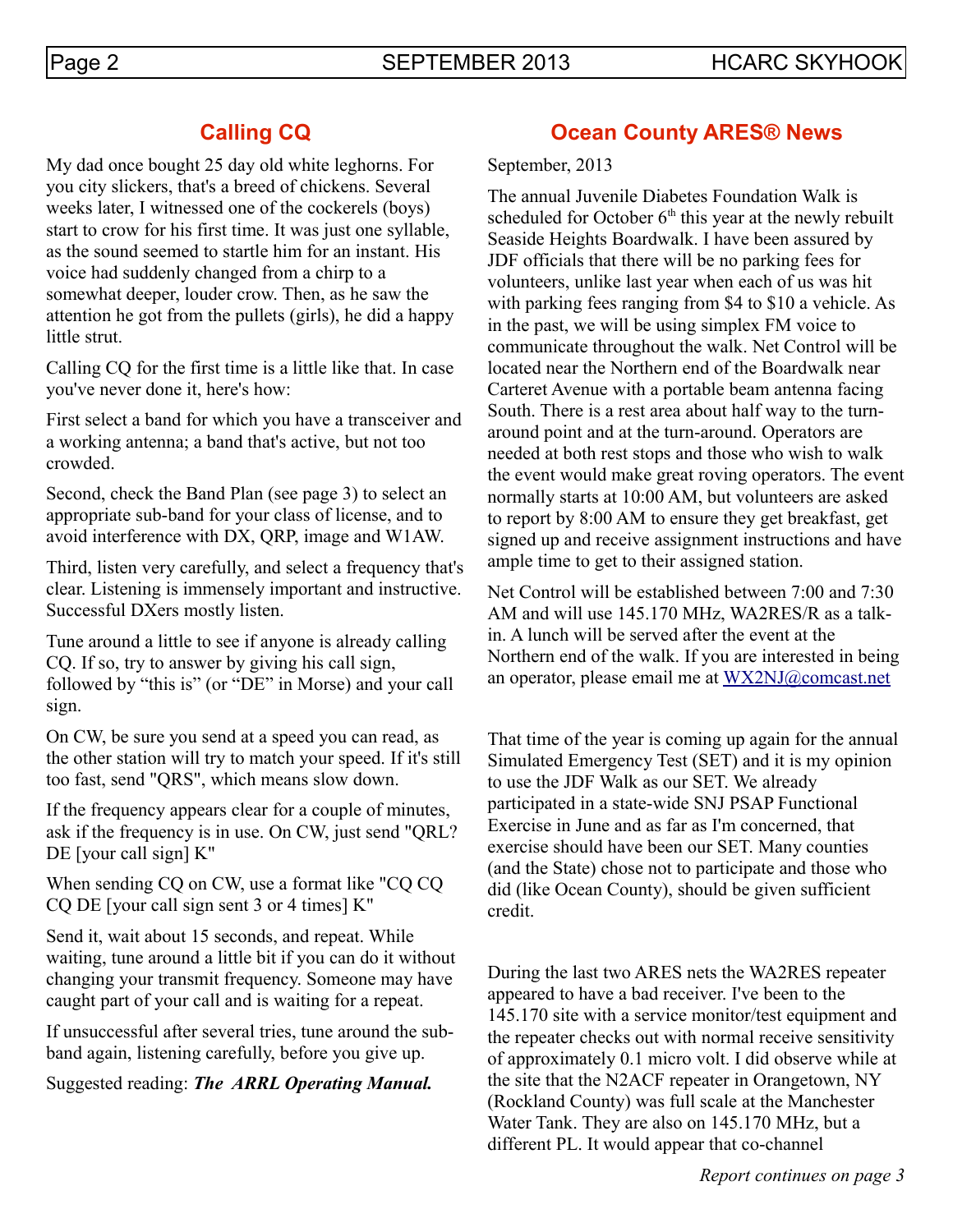### HCARC SKYHOOK SEPTEMBER 2013 Page 3

#### *Continued from page 2*

interference may be the cause of the WA2RES receiver woes (or someone is building a Tesla Coil project near the repeater) and since ARCC refuses to coordinate our 145.170 MHz machine in Manchester, we are the losers in this battle. I'm not sure if any location in Ocean County would escape the interference.

The August  $21<sup>st</sup>$  meeting of Ocean County ARES was well attended and a presentation was given by WX2NJ on home solar installation. The pros and cons were discussed of cost/no-cost solar installations and the applicability of these systems during emergency conditions, such as Sandy last year.

73 de WX2NJ

Bob Murdock

Ocean County Amateur Radio Emergency Service® EC

### **Index to SKYHOOK's Band Plans**

| <b>Band</b>     | <b>Issue (all 2013)</b> |  |  |  |  |  |
|-----------------|-------------------------|--|--|--|--|--|
| 160m            | June                    |  |  |  |  |  |
| 80m & 75m       | May                     |  |  |  |  |  |
| 60m             | May                     |  |  |  |  |  |
| 40 <sub>m</sub> | April                   |  |  |  |  |  |
| 30 <sub>m</sub> | April                   |  |  |  |  |  |
| 20m             | March                   |  |  |  |  |  |
| 17m             | February                |  |  |  |  |  |
| 15m             | February                |  |  |  |  |  |
| 12m             | February                |  |  |  |  |  |
| 10 <sub>m</sub> | January                 |  |  |  |  |  |
| 6m              | July                    |  |  |  |  |  |
| 2m              | August                  |  |  |  |  |  |
| 1.25m           | September (this issue)  |  |  |  |  |  |
| 70cm            | October (planned)       |  |  |  |  |  |

### **Internet and e-Mail Address Links**

Internet addresses and most callsigns in SKYHOOK are now hyperlinks to web sites or email addresses. If clicking on the link does not bring up what you want, copy the address and paste it into your search box.

#### **HCARC Official Badge Ordering**

The club's official badge maker is the Capital Engraving Co. in Longview, WA. To order a badge, simply call Capital at 1-800-628-4985 after 1PM M-F. All that is required is to give your call and first name and your mail address. Use your credit card to pay. Cost is \$12.50 plus \$2 S&H. Al Ross WA7UQE will take care of you and put the official logo and club name on your personal badge.

#### *[Our VE Crew](mailto:lpuccio1@comcast.net?subject=VE)*

Murray [KD2IN,](mailto:kd2in@arrl.net) John [K2JWH,](mailto:johnhinbarnegat@gmail.com) Ed [W1EAP,](mailto:epicciuti@hotmail.com) Larry [K2QDY,](mailto:lpuccio1@comcast.net) John [KQ4WR,](mailto:kq4wr@arrl.net) Stan [KB2PD,](mailto:kb2pd@arrl.net) Steve [N2WLH,](mailto:n2wlh@arrl.net) Kevin [W2FA](mailto:w2fa.kgw@gmail.com) Walter [KC2LFD,](mailto:wkorch@yahoo.com) Paul [N2QXB,](mailto:N2QXB@hotmail.com) Larr[yWA2VLR.](mailto:lloscalz@optonline.net)

*License exams are given on the second Wednesday of each month at Holiday City South Clubhouse, Bldg A, which is at the corner of Mule Rd. and Santiago Dr.*

*Directions: Go to Mule Rd. and to the corner of Santiago Dr. Turn into Santiago Dr., then into the parking lot in front of the pool. Enter bldg. on right*

#### **CLUB COMMITTEES**

*Refreshments:* Ed Baranowski *Webmaster:* Steve [N2WLH,](mailto:n2wlh@arrl.net) Carl [W2PTZ](mailto:w2ptz@arrl.net) *Publicity:* Ed [W1EAP](mailto:epicciuti@hotmail.com) *Programs:* Carl [W2PTZ](mailto:w2ptz@arrl.net) 732-237-2421 *Sunshine:* Dave [WA2DJN](mailto:wa2djn3@verizon.net) *Field Day:* Larry [K2QDY](mailto:lpuccio1@comcast.net) *VE Sessions:* Larry [K2QDY](mailto:lpuccio1@comcast.net) 732-349-2950 & the crew *Skyhook:* John Roberts [KQ4WR](mailto:kq4wr@arrl.net) 732-350-1162 *Fund Raising:* vacant *Membership:* Murray [KD2IN](mailto:kd2in@arrl.net)

#### HOLIDAY CITY AMATEUR RADIO CLUB Toms River, New Jersey

|                        | Web Site WWW.hcarc.us |                    |              |
|------------------------|-----------------------|--------------------|--------------|
| President              | Carl Lee              | W2PTZ              | 732 237-2421 |
| Vice President         | vacant                |                    |              |
| Secretary              | John Hann             | K <sub>2</sub> JWH | 609 660-0985 |
| Treasurer              | Larry Puccio          | K <sub>2</sub> ODY | 732 349-2950 |
| <b>Executive Board</b> | John Roberts          | KO4WR              | 732-350-1162 |
| <b>Executive Board</b> | Ed Picciuti           | <b>W1EAP</b>       | 732 736-0955 |
| <b>Executive Board</b> | Don Smith             | W <sub>2III</sub>  | 732 505-4821 |
| W2HC Trustee           | Don Smith             | W2III              | 732 505-4821 |
|                        |                       |                    |              |

Membership is open to all interested persons. Ham license is not required. Dues are \$20.00 per year, payable Jan 1<sup>st</sup>. Members joining during the year will have the dues prorated. Family membership \$30.00.

---------------------------------------------------------- Meetings are held on the first Thursday of every month, at 7:00 pm. Location: Meeting Room #1 in the Holiday City South Clubhouse. Directions: Go to Mule Rd. and to the corner of Santiago Dr. Turn into Santiago Dr., then into the parking lot in front of the pool. Enter bldg. On right.

--------------------------------------------------------- The SKYHOOK is published monthly. Editor and Publisher: John Roberts [KQ4WR](mailto:kq4wr@arrl.net) phone: 732 350-1162 E-mail [KQ4WR@arrl.net](mailto:KQ4WR@arrl.net) Send all newsletter items to: John Roberts 7 Lincoln Ct. Whiting, NJ 08759-1505, or e-mail [KQ4WR@arrl.net](mailto:KQ4WR@arrl.net)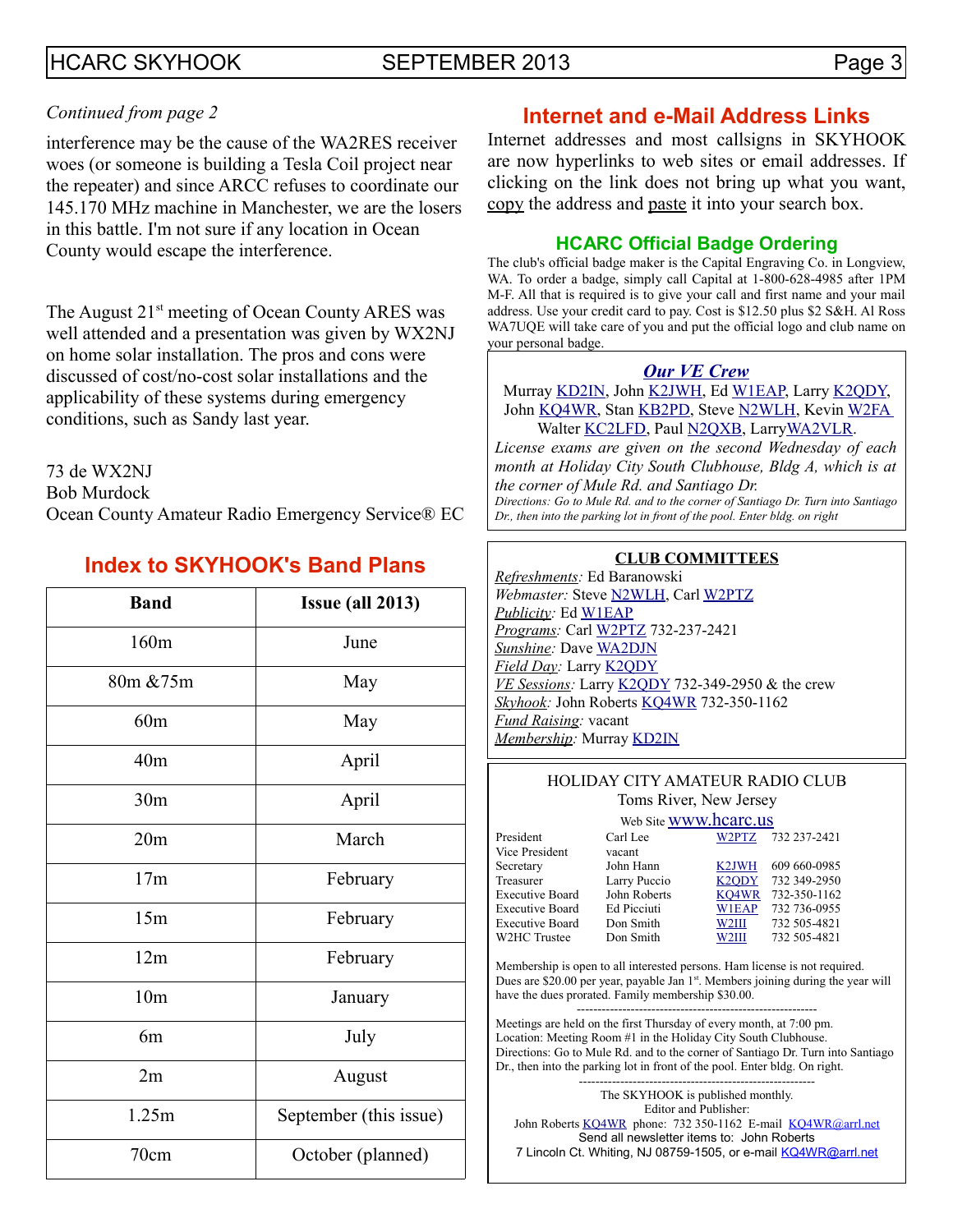### Page 4 SEPTEMBER 2013 HCARC SKYHOOK



*Joe Militano Russ Young*



| Russ Young WA2VQV worked:   |        |      |            |                     |             |                     |  |  |
|-----------------------------|--------|------|------------|---------------------|-------------|---------------------|--|--|
|                             |        |      |            |                     |             |                     |  |  |
| 4O/UA3RF                    | 7/27   |      | $20$ CW    | Montenegro          | JN92        | 4590 NE             |  |  |
| 4U1ITU*                     | 7/17   |      |            | 17 RTTY Switzerland | JN36        | 3910 NE             |  |  |
| 9A/AC6DD                    | 7/27   |      | $20$ CW    | Croatia             | JN85        | 4340 NE             |  |  |
| CF <sub>2I</sub>            | 7/27   |      | $20$ CW    | Canada              | <b>FN58</b> | <b>610 NNE</b>      |  |  |
| <b>EJOPL</b>                | 7/26   |      | $17$ SSB   | Ireland             | <b>IO53</b> | 3090 NE             |  |  |
| EM20RRC                     | 7/19   |      | $20$ SSB   | Ukraine             | <b>KM55</b> | 4800 NE             |  |  |
| <b>I5REA</b>                | 8/7    |      | $20$ SSB   | Italy               | JN53        | 4200 NE             |  |  |
| VA7ISL                      | 7/27   |      | $20$ CW    | Canada              | <b>CN88</b> | 2470 WNW            |  |  |
| XF3/IZ2LSC                  | 7/29   |      | $17$ CW    | Mexico              | EL61        | 1490 SSW            |  |  |
| YT1HA                       | 7/22   |      | $20$ SSB   | Serbia              | <b>KN04</b> | 4660 NE             |  |  |
| ZA/UA4WHX                   | 7/5    | 17   |            | RTTY Albania        | <b>KN01</b> | 4680 NE             |  |  |
|                             |        |      |            |                     |             |                     |  |  |
| * ITU Headquarters Station  |        |      |            |                     |             |                     |  |  |
|                             |        |      |            |                     |             |                     |  |  |
| Joe Militano KC2QLA worked: |        |      |            |                     |             |                     |  |  |
|                             |        |      |            |                     |             |                     |  |  |
| 573DX                       | 7/31   |      | $17$ SSB   | Slovenia            | JN76        | 4270 NE             |  |  |
| CT3FQ                       | 7/27   |      | $15$ SSB   | Madeira Is.         | IM12        | 3160 E              |  |  |
| EA1AR                       | 7/27   |      | $15$ SSB   | Spain               | $IN70$      | 3570 ENE            |  |  |
| EM20RRC                     | $7/20$ |      | $20$ SSB   | Ukraine             | KM 55       | 4800 NE             |  |  |
| EU1A                        | 7/24   |      | $15$ SSB   | <b>Belarus</b>      | KO52        | 4640 NE             |  |  |
| $GB1A*$                     | $7/20$ |      | $20$ SSB   | England             | JO01        | 3510 NE             |  |  |
| HA3NU                       | 7/24   |      | $15$ SSB   | Hungary             | JN96        | 4430 NE             |  |  |
| HH5/KC0W                    | 7/20   |      | $15$ SSB   | Haiti               | <b>FK39</b> | 1386 S              |  |  |
| HI3DX                       | $7/28$ |      | $17$ SSB   | Dominican Rep       | <b>FK49</b> | 1430 S              |  |  |
| HQ8D                        | 7/24   |      | $15$ SSB   | Honduras            | <b>EK85</b> | 1770 SSW            |  |  |
| IT9AUG                      | 7/31   |      | $15$ SSB   | Italy               | JN53        | 4200 NE             |  |  |
| <b>MEJOPL</b>               | 7/25   |      | $20$ SSB   | Ireland             | <b>IO53</b> | 3090 NE             |  |  |
| NP4G                        | 7/21   |      | $15$ SSB   | Puerto Rico         | <b>FK68</b> | 1550 SSE            |  |  |
| OE3WMA                      | 7/28   |      | $20$ SSB   | Austria             | JN78        | 4250 NE             |  |  |
| PJ4NX                       | 7/27   |      | $15$ SSB   | Bonaire/Cura        | <b>FK52</b> | 1960 SSE            |  |  |
| PY2SPW                      | 7/19   |      | $10$ SSB   | <b>Brazil</b>       | GG57        | 4460 SSE            |  |  |
| SV3GLL                      | 7/31   |      | $20$ SSB   | Greece              | KM38        | 5047 NE             |  |  |
| VP2ETE                      | 7/31   |      | $15$ SSB   | Anguilla            | <b>FK88</b> | 1650 SSE            |  |  |
| YB0NFL                      | 7/21   |      | $15$ SSB   | Indonesia           | OI33        | $10100\,\mathrm{N}$ |  |  |
| YV5EPM                      | 7/20   | 20 l | <b>SSB</b> | Venezuela           | <b>FK60</b> | 2090 SSE            |  |  |
|                             |        |      |            |                     |             |                     |  |  |
| * RSGB Headquarters Station |        |      |            |                     |             |                     |  |  |

### **How's DX? The 1.25 Meter Band**

All US amateur licensees are authorized to use the entire 222 to 225 MHz sub-band (see notes below).

### **Frequency in MHz:**

|         |                    | 222.000 to 222.050 EME (moonbounce) |
|---------|--------------------|-------------------------------------|
| 222.100 |                    | SSB & CW Calling frequency          |
|         | 222,100 to 222,150 | Weak CW & SSB                       |
|         |                    | 222.150 to 223.400 Repeater Inputs  |
|         |                    | 223.400 to 223.800 Various modes    |
|         | 223.800 to 225.000 | <b>Repeater Outputs</b>             |

#### **Notes:**

1. The usual non-interference rules apply.

2. Repeater input offsets are -1600kHz.

3. There is also a 219-220 MHz ham band, but its use is restricted to specially authorized data forwarding stations.

4. For local repeaters, see **[arcc-inc.org](http://www.arcc-inc.org/)** and **[www.metrocor.net](http://www.metrocor.net/)**

### **ARRL DX Contest of the Month**

### **The September RTTY Contest**

It's the last weekend in September, and, in case you didn't know, you don't need a Teletype machine to participate. Use your computer instead. A program (called MMTTY) is available free to download which will make your computer do the work of a teletype machine. Most amateur RTTY is done at 45.45 baud (60wpm) using the traditional 5-bit Baudot code, although 8-bit ASCII, which has both upper and lower case characters, is also available. You may already have all the hardware needed, as all you need to interface to your transceiver is the same as any other data mode. Remember to not use more than about half the rated power of your rig, as the carrier will be on continuously during transmission.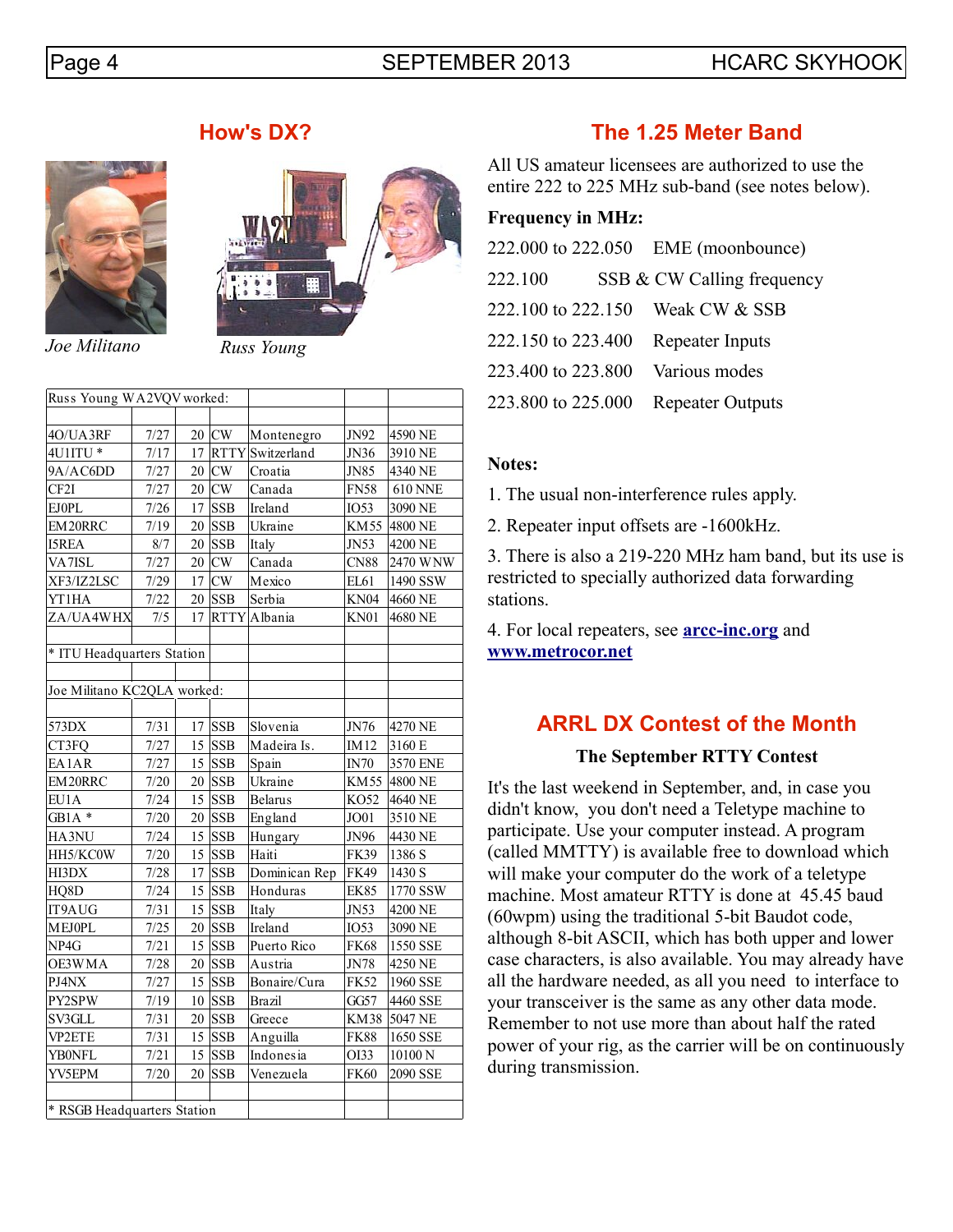# HCARC SKYHOOK SEPTEMBER 2013 Page 5

### **VE Session Report**

At the August VE session, there were two candidates. The VE testing was held on August 14th and the VEs were: Ed Picciuti, Murray Goldberg, John Roberts, Larry Puccio and Lawrence Loscalzo. The next session will be on Wednesday, September 11, 2013 at 7:00 PM in the Holiday City South Club House located on the corner of Santiago Drive and Mule Road.

#### 73 Larry

# **The Maidenhead Coordinate System**

If "grid squares" were square, the world would be flat. Therefore I prefer to call them MCS areas. That's a little more accurate. It's important to remember that they are areas, not specific points on the surface. Latitude parallels and longitude meridians define their borders. Each 6-character area is about 2.8 miles Southto-North, and about 5.6 times the cosine of the latitude, miles East to West.

The MCS location for each country listed in the tables on pages 4 and 6 is in column six of each table.